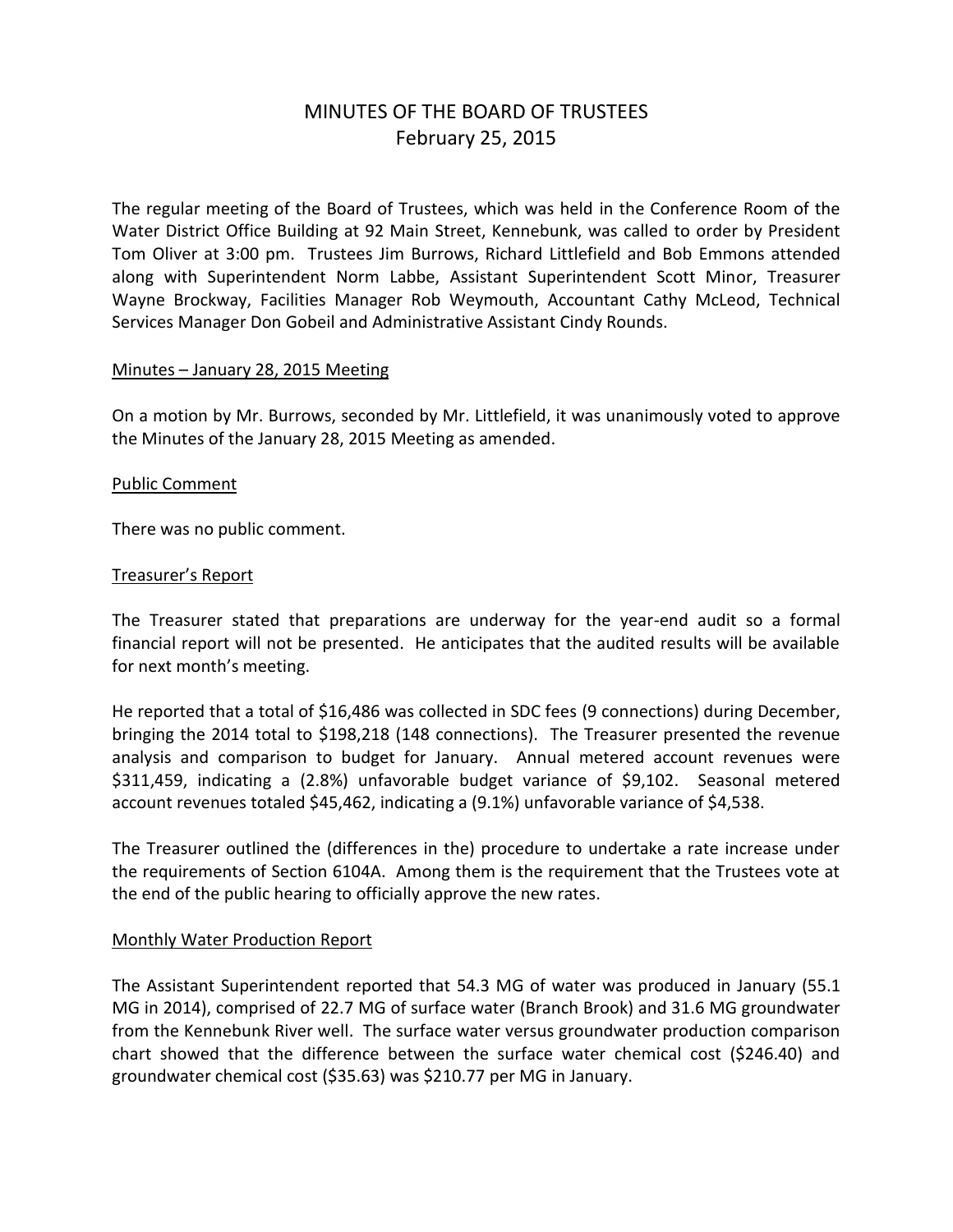The Assistant Superintendent then explained the chart illustrating the drawdown analysis for the Kennebunk River Well. The well will be kept on line until the end of April to further evaluate the water elevation changes. The spring melt may provide an increase to the water level in the well.

Since November 21<sup>st</sup> when the Kennebunk River Well was turned on, it has produced 96.2 MG. When projected out, this well is likely to produce in excess of 200 MG per year

The Assistant Superintendent then provided a brief overview of the annual water main leak history chart. It illustrated that only four leaks occurred; the lowest since 1994 and perhaps since the District was incorporated in 1921. The four leaks are estimated to account for 0.38 MG of lost water. Since 1994, the District has averaged 12 breaks and 3.59 MG of lost water each year. This illustrates the results of the District's aggressive main replacement program (the District has retired an annual average of 0.9% of its water mains since 1994).

### Winter Weather Impacts

The Superintendent reported that staff has responded to only two water main breaks this winter along with a few customer-side service leaks. The cold weather has recently resulted in approximately 12 customer plumbing-related freeze-ups per week. He noted that the frost is usually at 30" at this time of year but is now approximately 50" deep. He noted that if only Branch Brook water was being distributed throughout the system, the number of water main freeze-ups would most likely increase because of the Brook's (lower than that of the Kennebunk River Well) water temperature.

#### Sale of Water to B&S Water Company

The Superintendent reported that on February  $8<sup>th</sup>$  approximately 0.750 MG of water was delivered to the Biddeford & Saco Water Company to supplement water lost due to a large main break near their new Barra Road pump station. It is only the second time in the history of the District that water has been pumped north to that utility. The Superintendent shared an email from (B&S) Superintendent Tom Carr thanking the Plant and Facilities staff for their quick response during their emergency situation.

## AMI Project

The Superintendent outlined the technology differences, both pro and con, between the Mueller (mesh system) and the Sensus (multi-point system) AMI proposals. He noted that the AMI project team and District's consultant are working to develop questions for the upcoming vendor interviews on March 10<sup>th</sup> & 11<sup>th</sup>. Both vendors will then be requested to provide a Best and Final Offer (BAFO). He anticipates that a recommendation will be presented to the Board at their next meeting.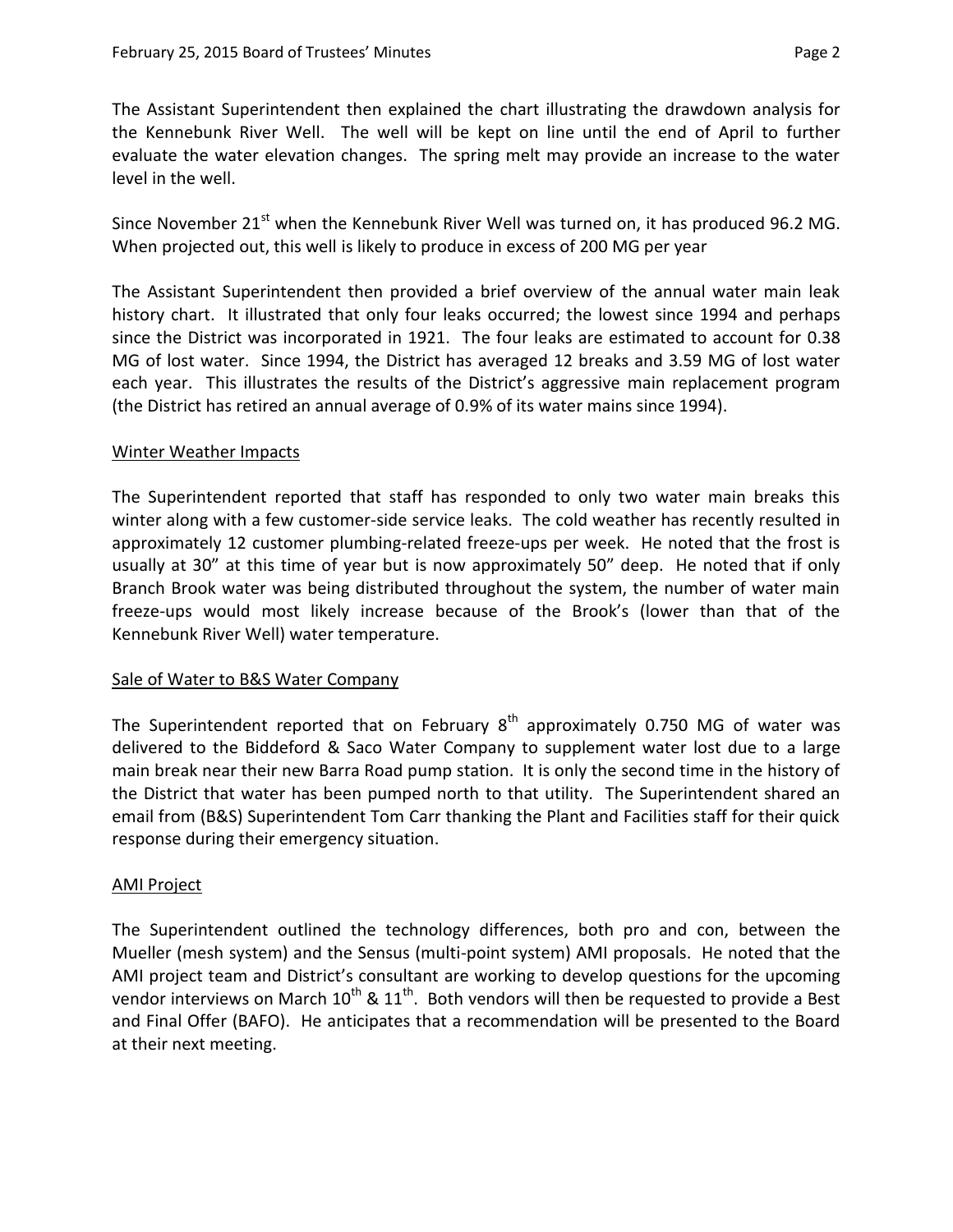#### MDOT Route One Ogunquit Project

The Technical Services Manager reported that Grondin Construction will be the contractor for this project. He reported on the outcome of two preconstruction meetings he attended in the past week. The attendees included Town of Ogunquit staff, representatives from the Chamber of Commerce, members of the business community, DOT officials and the project contractors. He recognized that one of the main messages brought to the meeting was that continuous communication among all the parties throughout the project was essential. He summarized the extremely busy work plan projected to be undertaken on this project. When the project commences on March 1<sup>st</sup>, there will be three crews working during daylight hours through April  $18<sup>th</sup>$  after which it will change to two shifts (day/night). During the peak tourist season (June  $18<sup>th</sup>$  through September 7<sup>th</sup>) only bridge work (the Josias River Phillips Bridge and the Ogunquit River Donnells Bridge) will be undertaken by DOT contractors. The DOT expects the bridge work to be complete by November  $1^{\text{st}}$ . District staff will begin after March  $1^{\text{st}}$  as the contractor is undertaking the drainage outfall work along Beach Street and Grasshopper Lane. The Technical Services Manager expects that there will be both capital and operating budget ramifications resulting from overtime and the other impacts from the aggressive timeline of the project.

The Superintendent requested the Board's consideration of modifying the 2015 Capital budget to offset the impact of the unanticipated costs related to this project. An additional \$220,000 (\$140,000 for Beach Street, \$40,000 for Kingfield Avenue and \$40,000 for the Phillips Bridge) will be needed to undertake work that was originally expected to be done during 2016. At the next meeting, he will outline the projects that could be postponed to mitigate as much of the \$220,000 as possible.

The Superintendent reported that the District will be setting up a field office (construction trailer) at the Ogunquit tank site.

On a motion by Mr. Littlefield, seconded by Mr. Burrows, it was unanimously voted to approve an additional \$220,000 to the 2015 Capital budget as presented by the Superintendent.

#### Merriland River Well Manganese Removal Pilot Study

The Superintendent reported on the success of the pilot study. It was determined that by adding potassium permanganate to the water prior to filtration, the manganese issue will be resolved. Upon consultation with the Drinking Water Program, it has been determined that effluent piping modifications will be required for two (of the four) rapid sand filters that will be utilized in the process. The Superintendent explained that the (Plant) lab expansion project budget (\$40,000) can be reduced by \$15,000 (and make it a two-year project) and together with the \$15,000 already approved for the manganese removal project, the manganese removal project can be implemented.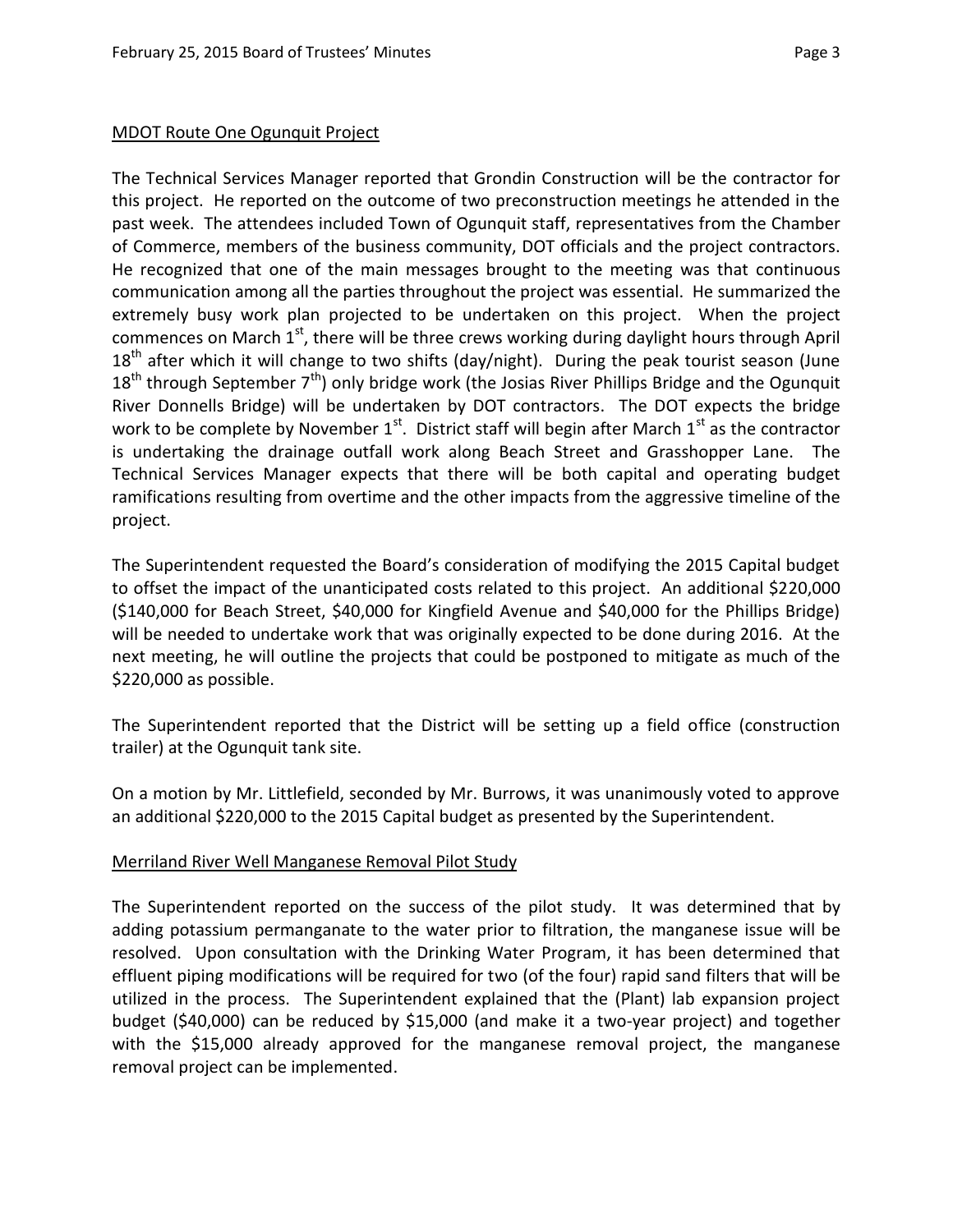#### Proposed Budget Modification – Filter Effluent Piping for Manganese Removal Project

On a motion by Mr. Burrows, seconded by Mr. Emmons, it was unanimously voted to approve the budget modifications as outlined by the Superintendent.

#### Personnel Policy Revisions

The Superintendent outlined the proposed changes to the Personnel policies. Policy 125A was created to address the compensation (as Closure Time) of employees when the District is closed due to inclement weather. Policy 133 was modified primarily to accommodate Closure Time and to reflect the allowance of using compensatory time or holiday-free days for health-related issues.

On a motion by Mr. Burrows, seconded by Mr. Emmons, it was unanimously voted to create Policy 125A and modify Policy 133 as presented by the Superintendent.

Policy 132 was modified to eliminate the rental of the back hoe, boom truck, dump truck, pickup trucks and compactor roller by employees, which addresses concerns of the District's insurance carrier relating to liability.

On a motion by Mr. Littlefield, seconded by Mr. Burrows, it was voted (3-0-1, with Mr. Emmons abstaining) to approve the changes to Policy 132 as presented by the Superintendent.

#### Modified Policy Relating to Property Damage Caused by the Failure of District Facilities

The Superintendent summarized the differences between this modified version and the policy that was originally approved on 10/29/14. He explained that it accomplishes the same thing as the earlier version but provides better protection from fraudulent claims and assures that the District maintains the protection that is currently provided by the Maine Tort Claims Act.

On a motion by Mr. Burrows, seconded by Mr. Emmons, it was unanimously voted to rescind the 10/29/14 policy entitled Policy Relating to Water Damage from the Failure of District Facilities and implement the policy entitled Policy Relating to Discretionary Goodwill Payment for Water Damage Arising from the Failure of District Facilities (revised 2/19/15) as presented by the Superintendent.

#### **Other Business**

- The Superintendent brought the Board's attention to a thank you letter from United Way that announced that \$884 was raised through District employee donations.
- The Superintendent brought the Board's attention to a letter from Debbie Oliver in which she thanked District staff for their assistance in extreme weather conditions on February  $10^{th}$  during the 92 York Street (Kennebunk) fire.
- The Superintendent informed the Board that Distribution Manager Butch Tibbetts has announced his retirement date (July 31, 2015).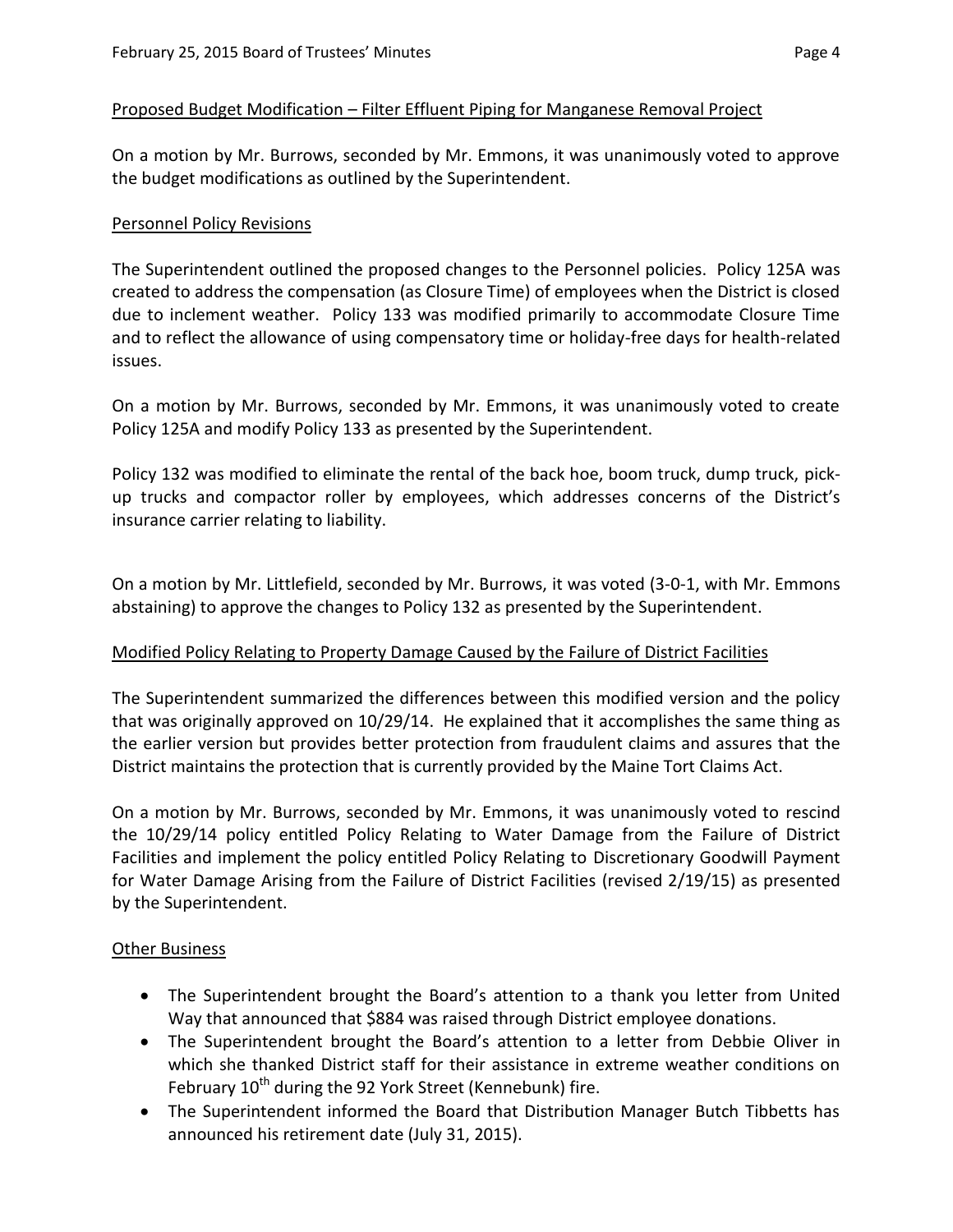- Winter Outing The Superintendent reported that although the February  $21^{st}$  event at the Coastal House in Wells did not have record attendance, it was very enjoyable.
- New Insurance Service Representative The Superintendent reported that Kennebunk Savings Insurance has assigned a new representative (Danny Edgecomb) to oversee the District's insurance accounts. He was pleased to announce that the District's Experience Modification Ratio (EMR) is 0.65 (1.0 being average). This low EMR reflects District employees' high level of safety practices and awareness. It will also save the District \$30,000 in workers compensation insurance costs. The Superintendent was asked to relate the Trustees' appreciation to the employees.
- Winter 2015 Newsletter The Superintendent provided a brief overview of the articles in the recently published newsletter that was distributed at the meeting.
- Marsh Property The Facilities Manager reported that there will be a weather-related delay (of about 6 weeks) in removing the house from the 2190 Main Street Sanford property.

## Next Meeting

The next regular meeting of the Board of Trustees is scheduled to be held on Wednesday, March 25, 2015 in the Conference Room of the Office Complex at 92 Main Street, Kennebunk.

### EXECUTIVE SESSION – Officers' Performance Evaluation

On a motion by Mr. Burrows, seconded by Mr. Littlefield, it was unanimously voted to go into Executive Session at 4:09 pm to conduct Officers' performance evaluations.

On a motion by Mr. Burrows, seconded by Mr. Littlefield, it was unanimously voted to come out of Executive Session at 4:50 pm with no action taken.

On a motion by Mr. Burrows, seconded by Mr. Littlefield, it was unanimously voted to grant the Superintendent a 2.5% wage increase and one additional week of vacation for 2015; to grant the Assistant Superintendent a 2.5% wage increase and one additional week of vacation for 2015; and to grant the Treasurer a 1.25% wage increase with the recommendation that he receive another performance review in six months.

#### Adjournment

On a motion by Mr. Burrows, seconded by Mr. Emmons, it was unanimously voted to adjourn the February  $25<sup>th</sup>$  meeting at 4:53 pm.

Wayne A. Drockway

Wayne A. Brockway, Clerk